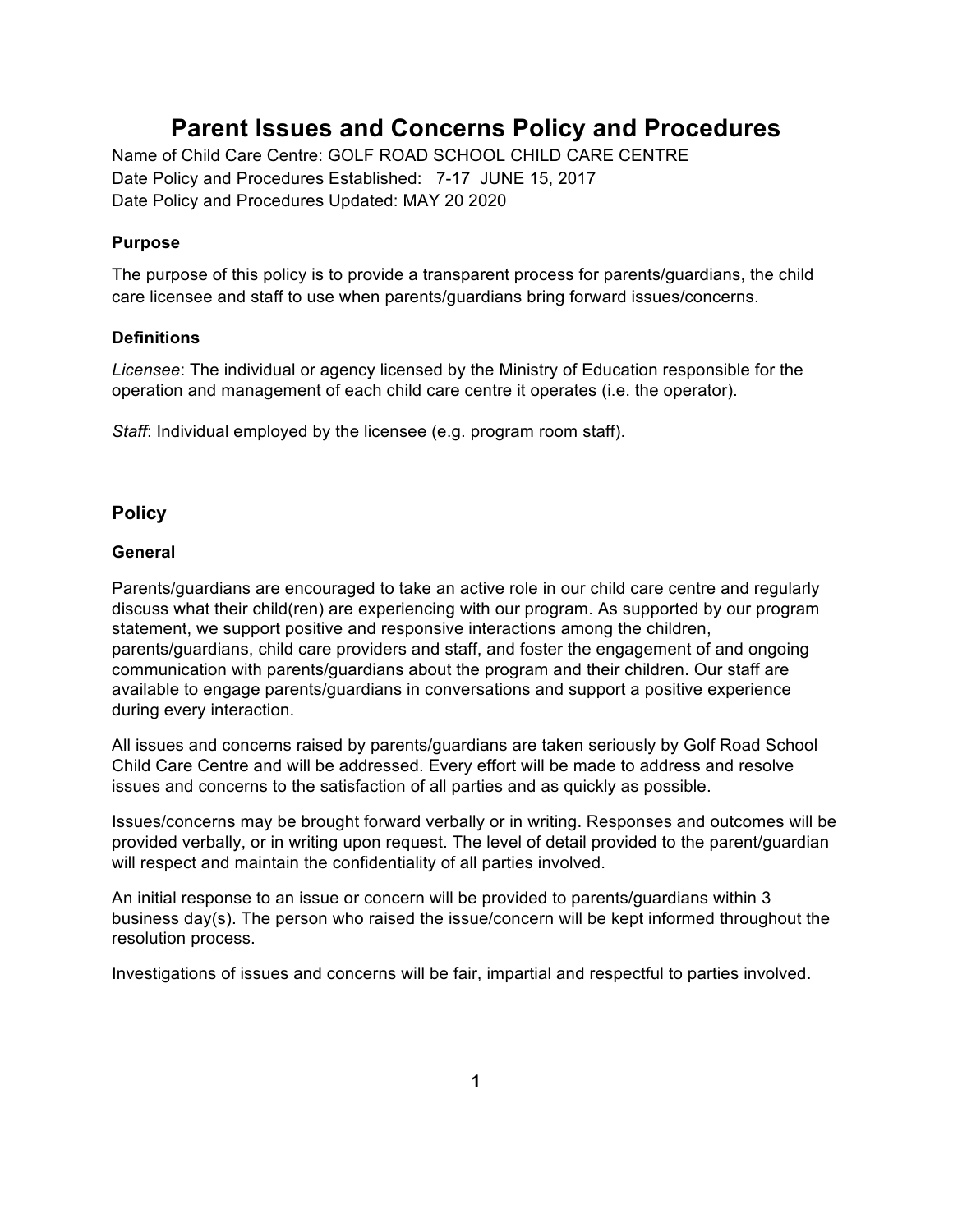### **Confidentiality**

Every issue and concern will be treated confidentially and every effort will be made to protect the privacy of parents/guardians, children, staff, students and volunteers, except when information must be disclosed for legal reasons (e.g. to the Ministry of Education, College of Early Childhood Educators, law enforcement authorities or a Children's Aid Society).

#### **Conduct**

Our centre maintains high standards for positive interaction, communication and role-modeling for children. Harassment and discrimination will therefore not be tolerated from any party.

If at any point a parent/guardian, provider or staff feels uncomfortable, threatened, abused or belittled, they may immediately end the conversation and report the situation to the supervisor and/or licensee.

## **Concerns about the Suspected Abuse or Neglect of a child**

Everyone, including members of the public and professionals who work closely with children, is required by law to report suspected cases of child abuse or neglect.

If a parent/guardian expresses concerns that a child is being abused or neglected, the parent will be advised to contact the local Children's Aid Society (CAS) directly.

Persons who become aware of such concerns are also responsible for reporting this information to CAS as per the "Duty to Report" requirement under the *Child and Family Services Act*.

For more information, visit

http://www.children.gov.on.ca/htdocs/English/childrensaid/reportingabuse/index.aspx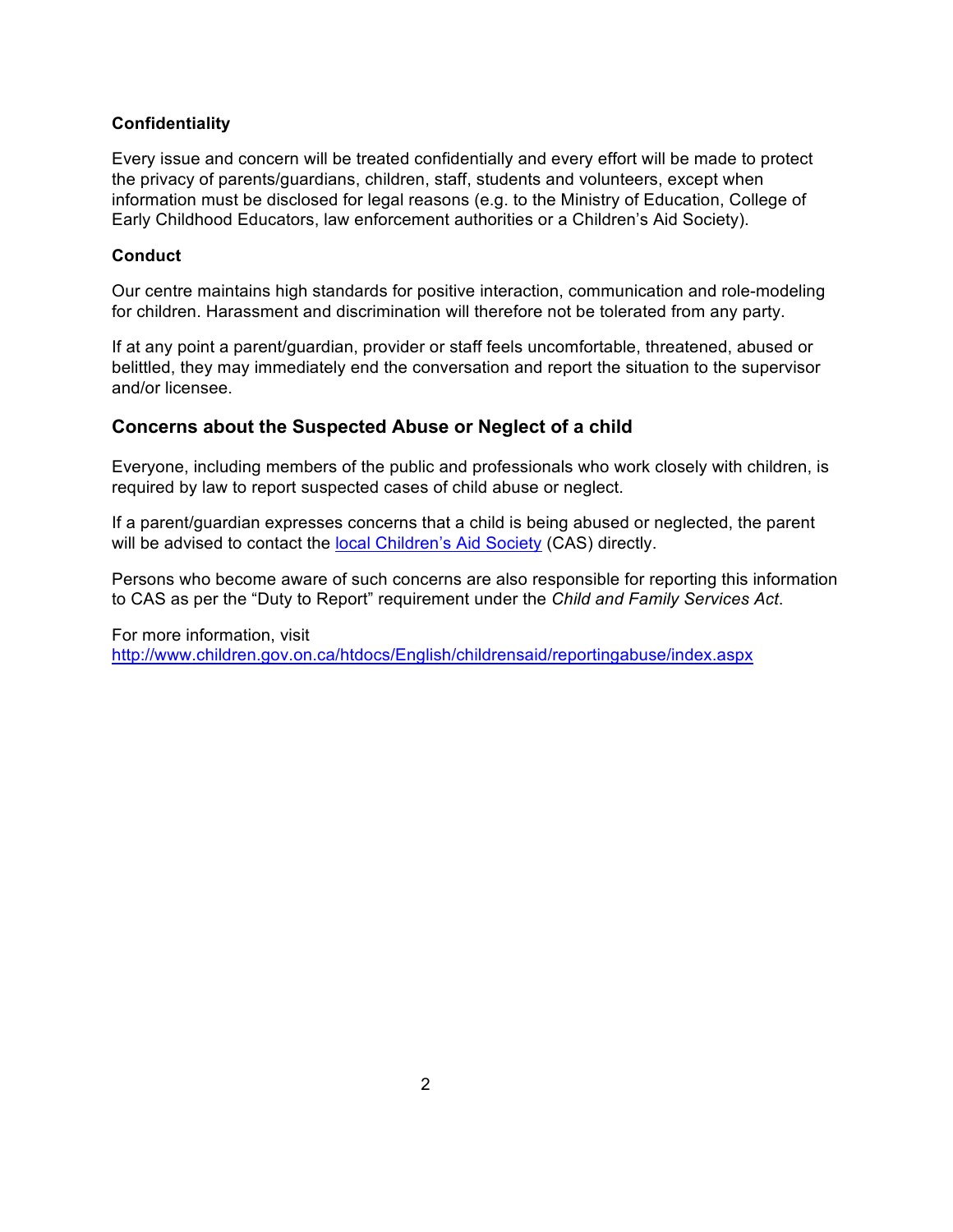# **Procedures**

| <b>Nature of Issue or</b>                                                                                                           | <b>Steps for Parent and/or Guardian to</b>                                                                                                                                                                                                                                                                      | <b>Steps for Staff and/or Licensee in</b>                                                                                                                                                                                                                                                                        |
|-------------------------------------------------------------------------------------------------------------------------------------|-----------------------------------------------------------------------------------------------------------------------------------------------------------------------------------------------------------------------------------------------------------------------------------------------------------------|------------------------------------------------------------------------------------------------------------------------------------------------------------------------------------------------------------------------------------------------------------------------------------------------------------------|
| <b>Concern</b>                                                                                                                      | <b>Report Issue/Concern:</b>                                                                                                                                                                                                                                                                                    | responding to issue/concern:                                                                                                                                                                                                                                                                                     |
| Program Room-<br><b>Related</b>                                                                                                     | Raise the issue or concern to<br>the classroom staff directly<br>or                                                                                                                                                                                                                                             | Address the issue/concern at the time it is<br>$\blacksquare$<br>raised<br>or                                                                                                                                                                                                                                    |
| E.g: schedule, sleep<br>arrangements, toilet<br>training,<br>indoor/outdoor<br>program activities,<br>feeding arrangements,<br>etc. | the supervisor or licensee.<br>$\blacksquare$                                                                                                                                                                                                                                                                   | arrange for a meeting with the<br>$\blacksquare$<br>parent/guardian within 3 business days.<br>Document the issues/concerns in detail.<br>Documentation should include:<br>the date and time the issue/concern was<br>received;<br>the name of the person who received the<br>$\blacksquare$<br>issue/concern;   |
| General, Centre- or<br><b>Operations-Related</b>                                                                                    | Raise the issue or concern to<br>the supervisor or licensee.                                                                                                                                                                                                                                                    | the name of the person reporting the<br>$\blacksquare$<br>issue/concern;                                                                                                                                                                                                                                         |
| E.g: child care fees,<br>hours of operation,<br>staffing, waiting lists,<br>menus, etc.                                             |                                                                                                                                                                                                                                                                                                                 | the details of the issue/concern; and<br>any steps taken to resolve the issue/concern<br>and/or information given to the<br>parent/guardian regarding next steps or<br>referral.                                                                                                                                 |
| Staff-, Duty parent-,<br>Supervisor-, and/or<br><b>Licensee-Related</b>                                                             | Raise the issue or concern to<br>the individual directly<br>$\blacksquare$<br>or                                                                                                                                                                                                                                | Provide contact information for the appropriate<br>person if the person being notified is unable to<br>address the matter.                                                                                                                                                                                       |
|                                                                                                                                     | the supervisor or licensee.<br>$\blacksquare$<br>All issues or concerns about the conduct of<br>staff, duty parents, etc. that puts a child's<br>health, safety and well-being at risk should<br>be reported to the supervisor as soon as<br>parents/guardians become aware of the<br>situation.                | Ensure the investigation of the issue/concern is<br>initiated by the appropriate party within 3 business<br>days or as soon as reasonably possible<br>thereafter. Document reasons for delays in<br>writing.<br>Provide a resolution or outcome to the<br>parent(s)/guardian(s) who raised the<br>issue/concern. |
| <b>Student- / Volunteer-</b><br><b>Related</b>                                                                                      | Raise the issue or concern to<br>the staff responsible for supervising the<br>volunteer or student<br>or                                                                                                                                                                                                        |                                                                                                                                                                                                                                                                                                                  |
|                                                                                                                                     | the supervisor and/or licensee.<br>$\overline{\phantom{a}}$<br>All issues or concerns about the conduct of<br>students and/or volunteers that puts a<br>child's health, safety and well-being at risk<br>should be reported to the supervisor as<br>soon as parents/guardians become aware<br>of the situation. |                                                                                                                                                                                                                                                                                                                  |